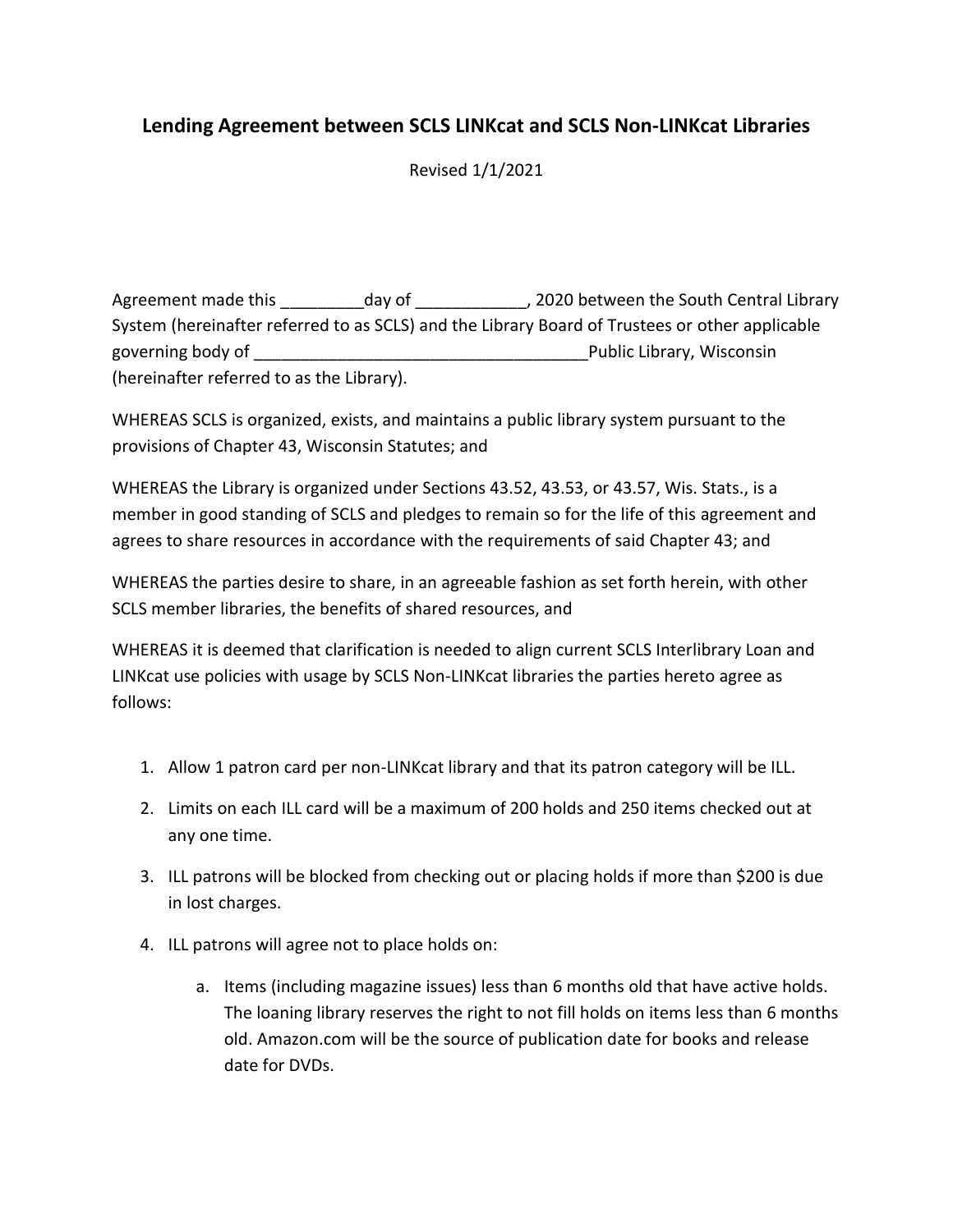- 5. ILL patrons are blocked from placing holds on:
	- a. LINKcat member equipment, including e-readers
	- b. LINKcat member computer software and computer games
- 6. The loan periods for ILL patron types will be:
	- a. 4 weeks for books and all other materials that LINKcat libraries circulate for 4 weeks
	- b. 2 weeks for new books, music CDs, magazines, and all other materials that LINKcat libraries circulate for 2 weeks
	- c. 2 weeks for DVDs and all other materials that LINKcat libraries circulate for 1 week.
- 7. ILL patrons will agree not to renew items more than 1 time in LINKcat.
- 8. ILL patrons will agree to provide an email address and to receive all notices at this address.
- 9. Each non-LINKcat library will provide reciprocal and equivalent borrowing privileges for their materials to the System Resource Library. This will include a patron card created for the Madison Public Library (MPL) Outer Library Loan office. MPL will search participating libraries' online catalogs and place holds for materials that fit the above guidelines and are needed to fill requests at any SCLS library. In cases where a library does not provide an online catalog for its patrons, it agrees to accept and respond to phone and email requests from MPL.
- 10. Non-LINKcat libraries will not provide a link to the LINK catalog on their websites
- 11. Violators of this policy may have their LINKcat borrowing privileges revoked in accordance with the [SCLS Member Cooperation Policy.](http://www.scls.info/committees/ac/SCLSmembercooperationPolicy.htm)
- 12. That this agreement becomes effective January 1, 2021.
- 13. Future policy changes will be approved and implemented by the SCLS governing committees and posted on the SCLS website.